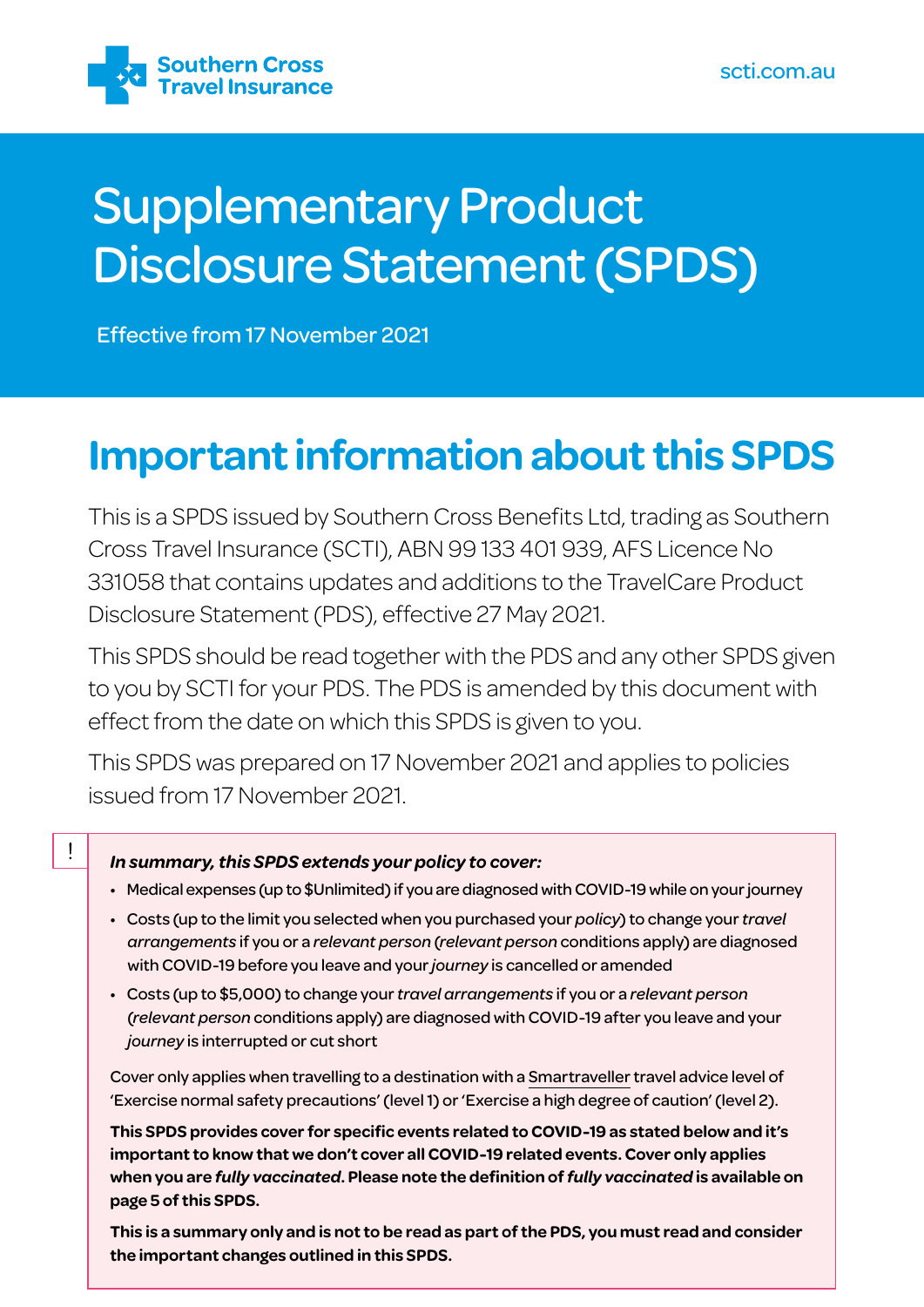## **Updates and additions**

We have made several updates and additions to your Product Disclosure Statement (PDS).



We've also made an amendment to an exclusion which applies to both:

- **•** section D.2.4 Other losses we won't cover if you need to change your plans before you leave (page 48)
- **•** section D.3.5 Other losses we won't cover if you need to change your plans after you've left (page 55)

In both instances (D.2.4 and D.3.5), insert the wording in bold text to the existing exclusions:

**•** An epidemic or pandemic, **or the threat or perceived threat of an epidemic or pandemic**

### **Exception: claims under section D.11**

**> Please note this exception is explained in full overleaf and specifically relates to COVID-19 diagnosis benefits.**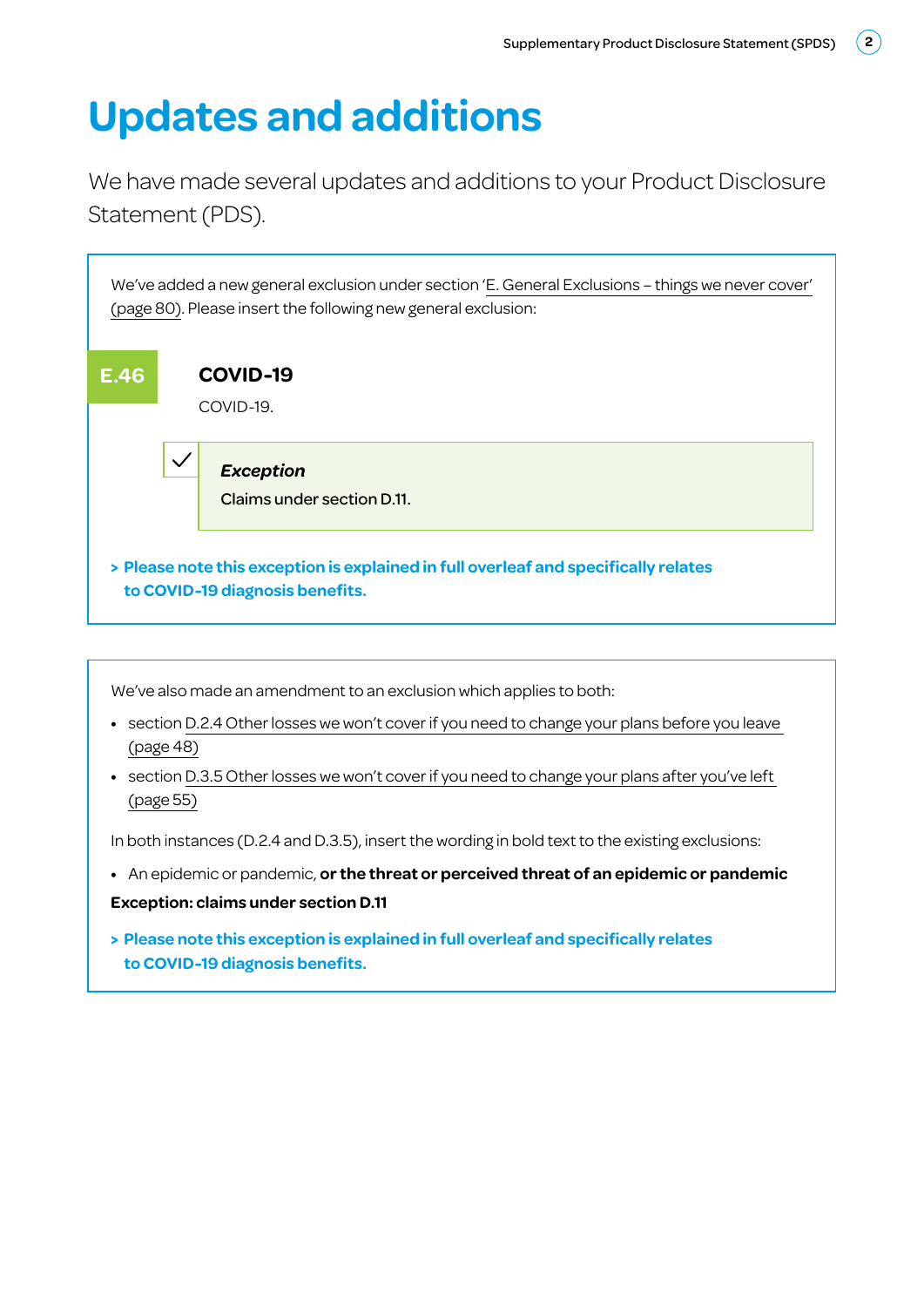## **Insert a new section: D.11 COVID-19 diagnosis benefits**

**Cover under this** *policy* **is extended to include claims arising from a diagnosis of COVID-19, under the following sections of your** *policy* **only. General exclusion E.46 applies in all other circumstances.** 

## **D.1.1 Medical and evacuation**

This section is extended to cover your actual and reasonable medical expenses if you need medical treatment because you are diagnosed with COVID-19 during the *period of insurance*.

Where claiming for costs or losses arising under this section, the benefit limits and sublimits of the policy apply.

Your claim must meet all conditions of cover in the PDS including in section 'D.1.1 Medical and evacuation' (page 37).

## $\times$

X

#### *What we won't cover*

We won't pay you for any claims, costs, losses or liabilities directly or indirectly arising from, related to, or associated with the following.

- Where you or a *relevant person* are not *fully vaccinated*
- Evacuation
- Repatriation to Australia
- Anything excluded under 'D.1.1 What we won't cover' (page 38)
- Anything excluded under 'E. General exclusions things we never cover' (page 80)

## **D.2.1 Cancelling or changing your journey**

This section is extended to cover you if you need to cancel or change your *travel arrangements* before your *journey*, because you are diagnosed with COVID-19 during the *period of insurance*.

Where claiming for costs or losses arising under this section, the benefit limits and sublimits of the policy apply.

Your claim must meet all conditions of cover in the PDS including in section 'D.2.3 Conditions of cover for cancelling or changing your journey before you leave' (page 47).

#### *What we won't cover*

We won't pay you for any claims, costs, losses or liabilities directly or indirectly arising from, related to, or associated with the following.

- Where you or a *relevant person* are not *fully vaccinated*
- Anything excluded under 'D.2.1 What we won't cover' (page 45) and 'D.2.4 Other losses we won't cover if you need to change your plans before you leave' (page 48)
- Anything excluded under 'E. General exclusions things we never cover' (page 80)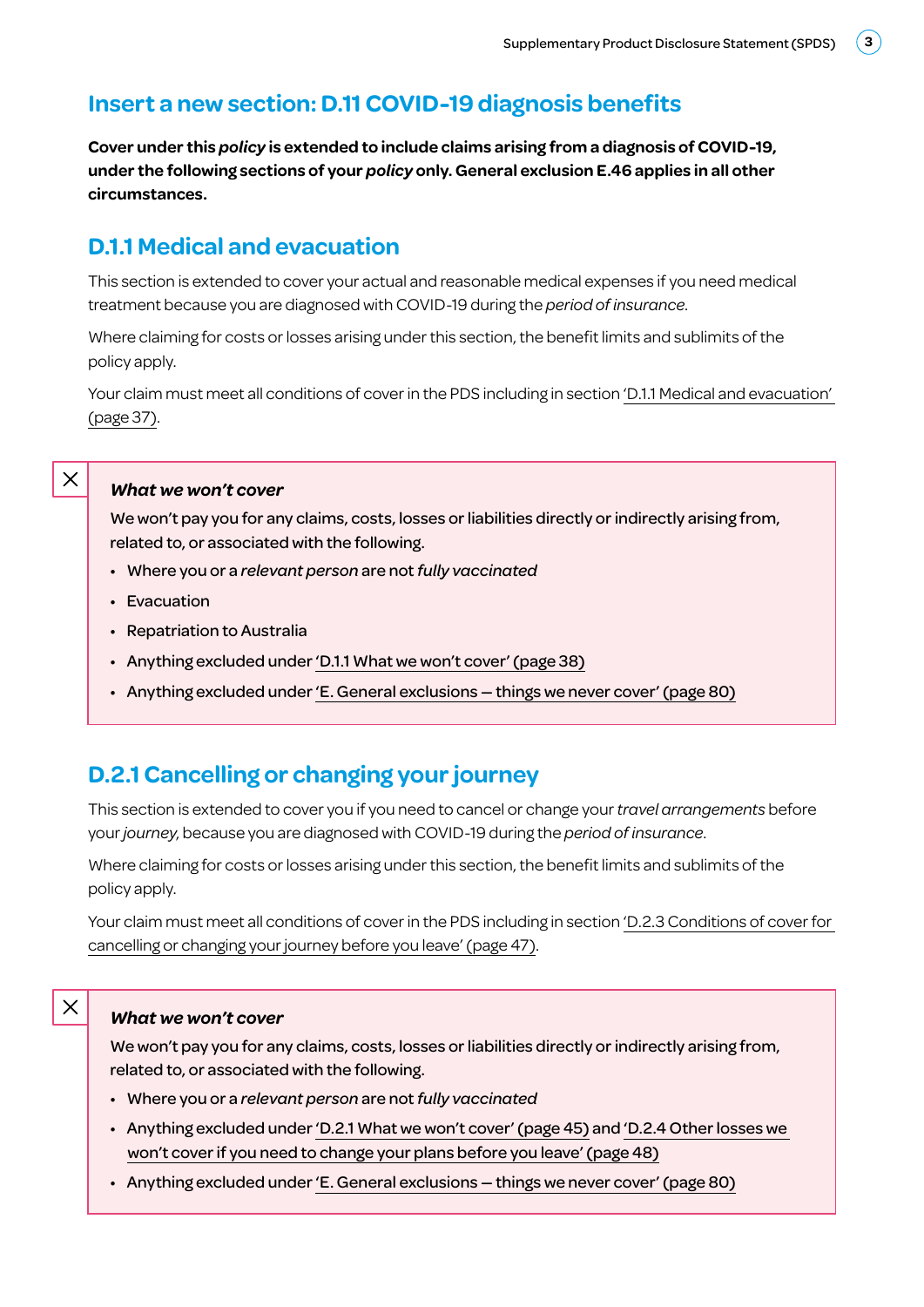## **D.3.1 Travel interruption**

This section is extended to cover you if your *journey* is interrupted for more than 12 hours and you need to re-arrange your *travel arrangements*, because you are diagnosed with COVID-19 during the *period of insurance*.

Where claiming for costs or losses arising under this section and section D.3.2, the maximum amount we pay is \$5,000 for each *journey* if you have individual cover or family cover.

Your claim must meet all conditions of cover in the PDS including in section 'D.3.1 Travel Interruption' (page 51).

#### *What we won't cover*

 $\times$ 

We won't pay you for any claims, costs, losses or liabilities directly or indirectly arising from, related to, or associated with the following.

- Where you or a *relevant person* are not *fully vaccinated*
- Anything excluded under 'D.3.1 What we won't cover' (page 51) and 'D.3.5 Other losses we won't cover if you need to change your plans after you've left' (page 55)
- Anything excluded under 'E. General exclusions things we never cover' (page 80)

## **D.3.2 Cutting your journey short**

This section is extended to cover you if your *journey* is interrupted so that you need to re-arrange your *travel arrangements* to return to Australia because you are diagnosed with COVID-19 during the *period of insurance*.

Where claiming for costs or losses arising under this section and section D.3.1, the maximum amount we pay is \$5,000 for each *journey* if you have individual cover or family cover.

Your claim must meet all conditions of cover in the PDS including in section 'D.3.4 Conditions of cover for changes to your journey once you have left' (page 54).

#### *What we won't cover*

 $\times$ 

We won't cover any of the following.

- Where you or a *relevant person* are not *fully vaccinated*
- Anything excluded under 'D.3.5 Other losses we won't cover if you need to change your plans after you've left' (page 55)
- Anything excluded under 'E. General exclusions things we never cover' (page 80)